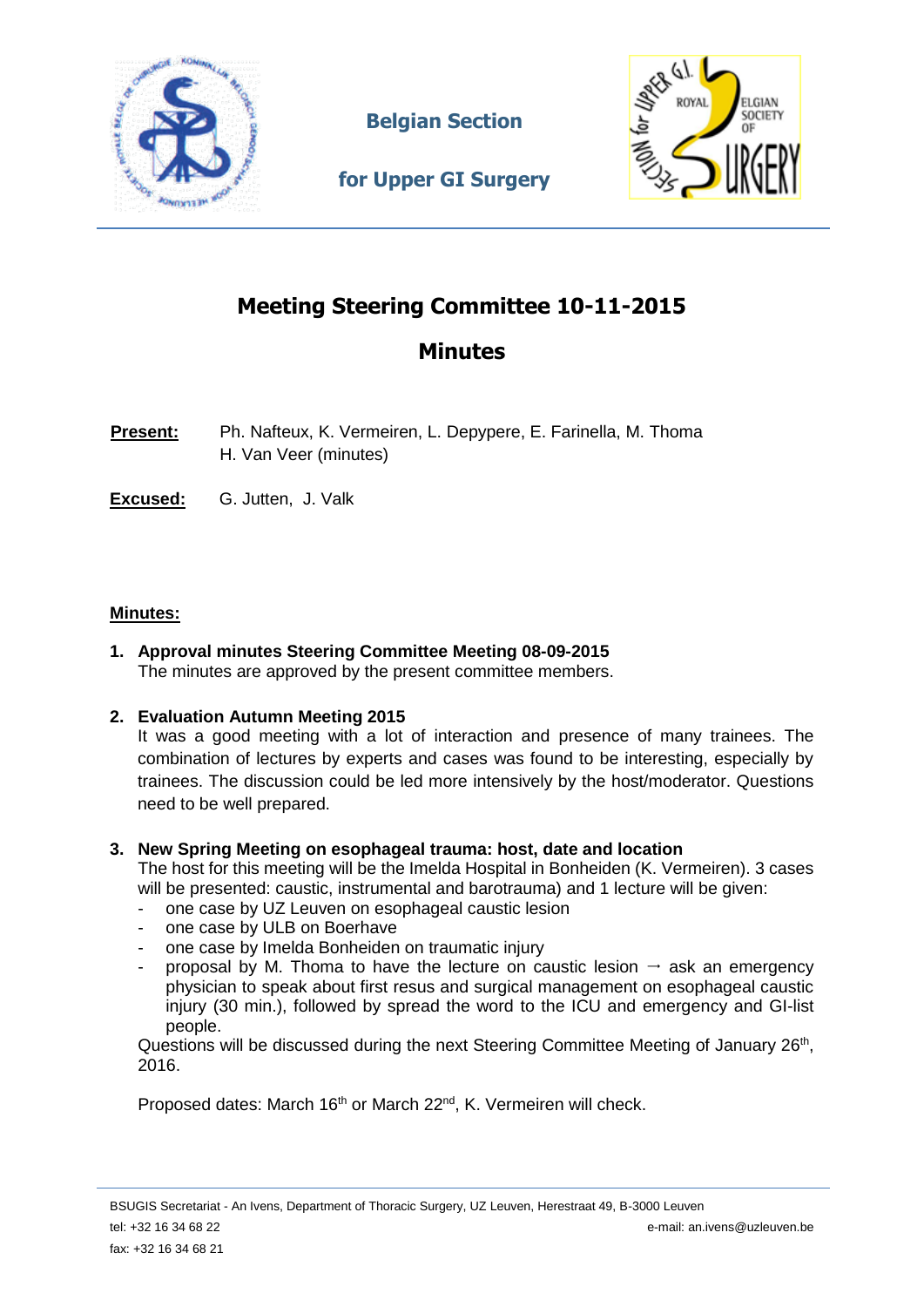

**Belgian Section** 

# **for Upper GI Surgery**



# **4. Collegium**

# **a. Workgroup BSUGIS**

A list of how competence raining should be arranged, has been taken place in discussing what needs to be known by who. Base was the SCORE-trainingdatabase which was adopted and changed according to the views of the working group members. However no meeting has been taken place amongst the visceral subsections, nor a general recommendation has been put out. Ongoing discussion in the CC on how the track might look like, will influence this discussion. For now, this will be followed closely, and once a definitive track has been chosen the working group within BSUGIS will address it appropriately.

# **b. Candidates Collegium Chirurgicum**

New candidates for Board (president, vice-president and secretary) of CC has been put out. H. Van Veer is candidate. Survey Monkey voting organized, no votes against. Candidature will be passed to the RBSS before November 20<sup>th</sup>.

# **5. Board BSUGIS**

# **a. Who, what and when**

As during the inaugural meeting decided, we would start as an open society, and after a while, before the  $2^{nd}$  year, move to a more officially organised group. Moreover, we need official representatives to RBSS. Nevertheless, we will keep the section and the Board Meetings open for everybody. Looking at the presence for the current (Steering) Meetings and the driving forces, the section probably needs this to advance its contacts and perspectives.

Tract can be that a formal invitation can be sent out for a candidacy for the Board, work on bylaws and have the official board elected and approved on a General Assembly during the Surgical Week.

The Board could consist of president, secretary, treasurer and five board members. Duration can be two years, with maximal one renewal per position. We should define a minimum of presence to the Board Meetings for the elected Board members. Ph. Nafteux will not be a candidate for presidency due to involvement in the board of BACTS. Approval of these principles will be sought during the next Steering Committee Meeting.

# **b. General Assembly**

Proposal during the Surgical Week.

# **6. RBSS Surgical Week**

One session of 1h30 on Friday morning, might be followed with General Assembly of BSUGIS. Since the theme of the Surgical Week is 'transplant', proposal could be interpositions – technical points/How I do it (colon, stomach, jejunum, …) with a possible foreign speaker, rest from. at the latest TBC next Steering Committee.

Lille (C. Mariette was last year at RBSS)? The Netherlands? Schröder from Cologne on coloplasty?